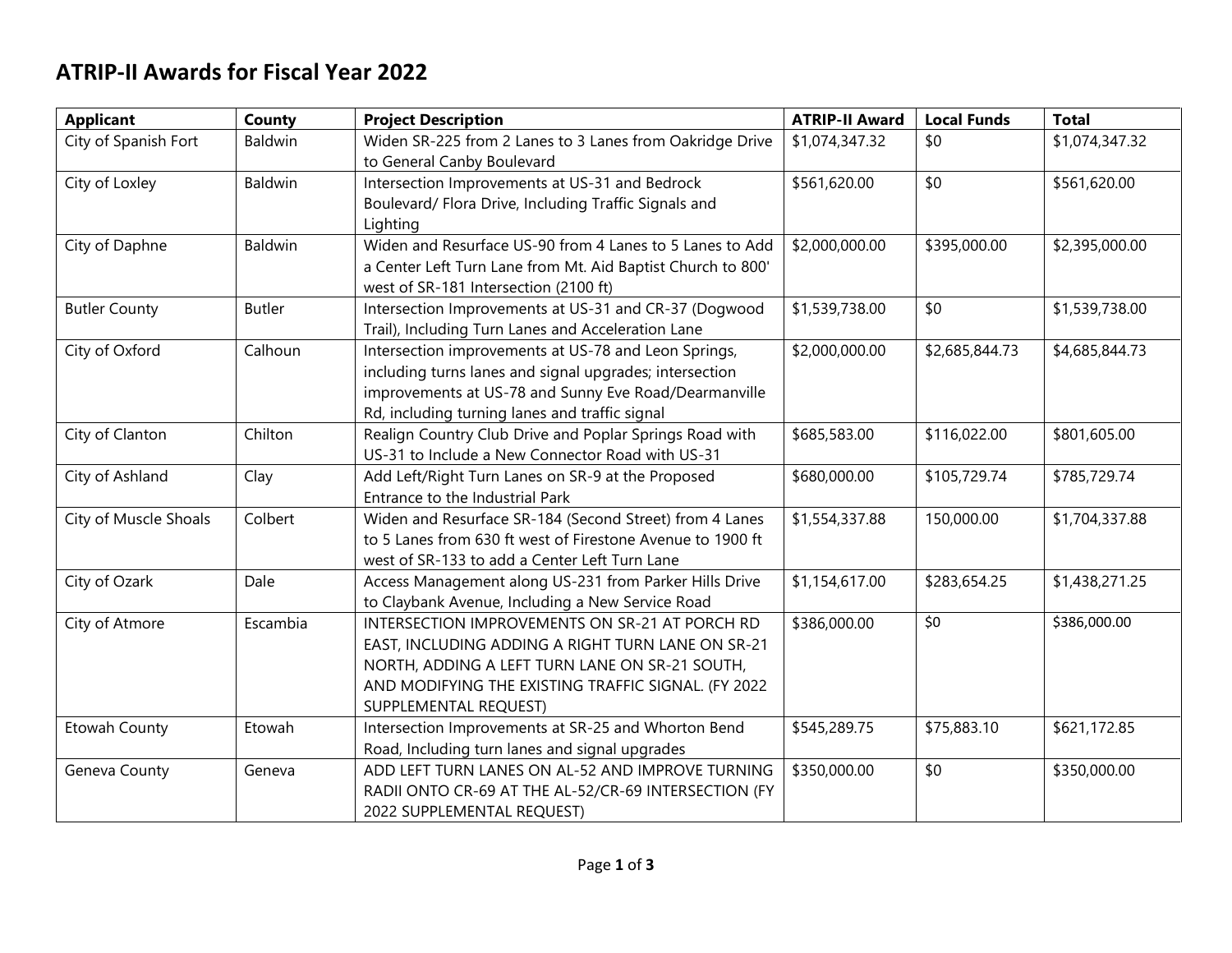## **ATRIP-II Awards for Fiscal Year 2022**

| <b>Applicant</b>      | County     | <b>Project Description</b>                                  | <b>ATRIP-II Award</b> | <b>Local Funds</b> | <b>Total</b>   |
|-----------------------|------------|-------------------------------------------------------------|-----------------------|--------------------|----------------|
| Jefferson County      | Jefferson  | Interchange Improvements at I-59/20 Exit 104 (McAshan       | \$2,000,000.00        | \$2,662,109.05     | \$4,662,109.05 |
|                       |            | Drive) to Include New Overpass Structure over I-59/20 and   |                       |                    |                |
|                       |            | Diverging Diamond Intersection at NB/SB Ramp                |                       |                    |                |
| City of Sulligent     | Lamar      | Drainage Improvements on SR-118 (Main Street) from Elm      | \$865,636.25          | \$0                | \$865,636.25   |
|                       |            | Street Intersection to Outfall Ditch (375 ft), Including    |                       |                    |                |
|                       |            | Sidewalk and Driveway Replacement                           |                       |                    |                |
| Lauderdale County     | Lauderdale | Intersection Improvements on CR-61 at the Intersection of   | \$1,581,730.63        | \$268,354.50       | \$1,850,085.13 |
|                       |            | US-72, Including Signal Upgrades                            |                       |                    |                |
| City of Smith Station | Lee        | Intersection Improvements on Summerville Road (CR-248)      | \$989,106.11          | \$0                | \$989,106.11   |
|                       |            | at US-280, Including Right Turn Lane and Signal Upgrades    |                       |                    |                |
| City of Auburn        | Lee        | Widen and Resurface SR-267 (Shug Jordan Parkway) to Add     | \$1,515,378.29        | \$0                | \$1,515,378.29 |
|                       |            | a Center Turn Lane from North of Richland Road to the       |                       |                    |                |
|                       |            | Armory Commission (1,690 ft). Includes a Culvert Extension  |                       |                    |                |
| City of Athens        | Limestone  | Realign South Clinton Street at US-72, Including turn lanes | \$1,491,147.45        | \$372,786.86       | \$1,863,934.31 |
|                       |            | and traffic signal                                          |                       |                    |                |
| City of Huntsville    | Madison    | Widen US-431 (Governors Drive) from East of Franklin        | \$1,350,000.00        | \$0                | \$1,350,000.00 |
|                       |            | Street to East of Bassett Street (1600 ft)                  |                       |                    |                |
| City of Mobile        | Mobile     | Traffic Signal Upgrades at various intersections on US-90,  | \$1,762,850.67        | \$250,000.00       | \$2,012,850.67 |
|                       |            | US-98, US-45 within the city limits of Mobile               |                       |                    |                |
| Mobile County         | Mobile     | ROUNDABOUT AT AL-188 & IRVINGTON BAYOU LA BATRE             | \$215,000.00          | \$0.00             | \$215,000.00   |
|                       |            | HIGHWAY (FY 2022 SUPPLEMENTAL REQUEST)                      |                       |                    |                |
| City of Monroeville   | Monroe     | Roundabout at the Intersection of SR-47 and Clausell Road   | \$1,339,920.00        | \$0.00             | \$1,339,920.00 |
|                       |            | and Golf Drive in the City of Monroeville                   |                       |                    |                |
| City of Excel         | Monroe     | Add Right turn lane on SR-136 at entrance to Excel School   | \$430,270.00          | \$0                | \$430,270.00   |
| City of Montgomery    | Montgomery | Minor Widening, Resurfacing and Restriping on US-31 from    | \$2,000,000.00        | \$2,242,061.66     | \$4,242,061.66 |
|                       |            | I-65 interchange to Hyundai Boulevard to Accommodate        |                       |                    |                |
|                       |            | additional NB Travel Lane; Widen SB Exit ramp to add        |                       |                    |                |
|                       |            | Additional Right turn                                       |                       |                    |                |
| City of Marion        | Perry      | Resurface SR-14 from Pickens Street to SR-5 to Convert      | \$1,082,584.20        | \$65,000.00        | \$1,147,584.20 |
|                       |            | from 4 Lanes to 3 Lanes Adding a Center Left Turn Lane and  |                       |                    |                |
|                       |            | Bike Lanes; Resurface Pickens Street and SR-14 around       |                       |                    |                |
|                       |            | Perry County Courthouse, Including ADA Compliance           |                       |                    |                |
|                       |            | Improvements                                                |                       |                    |                |